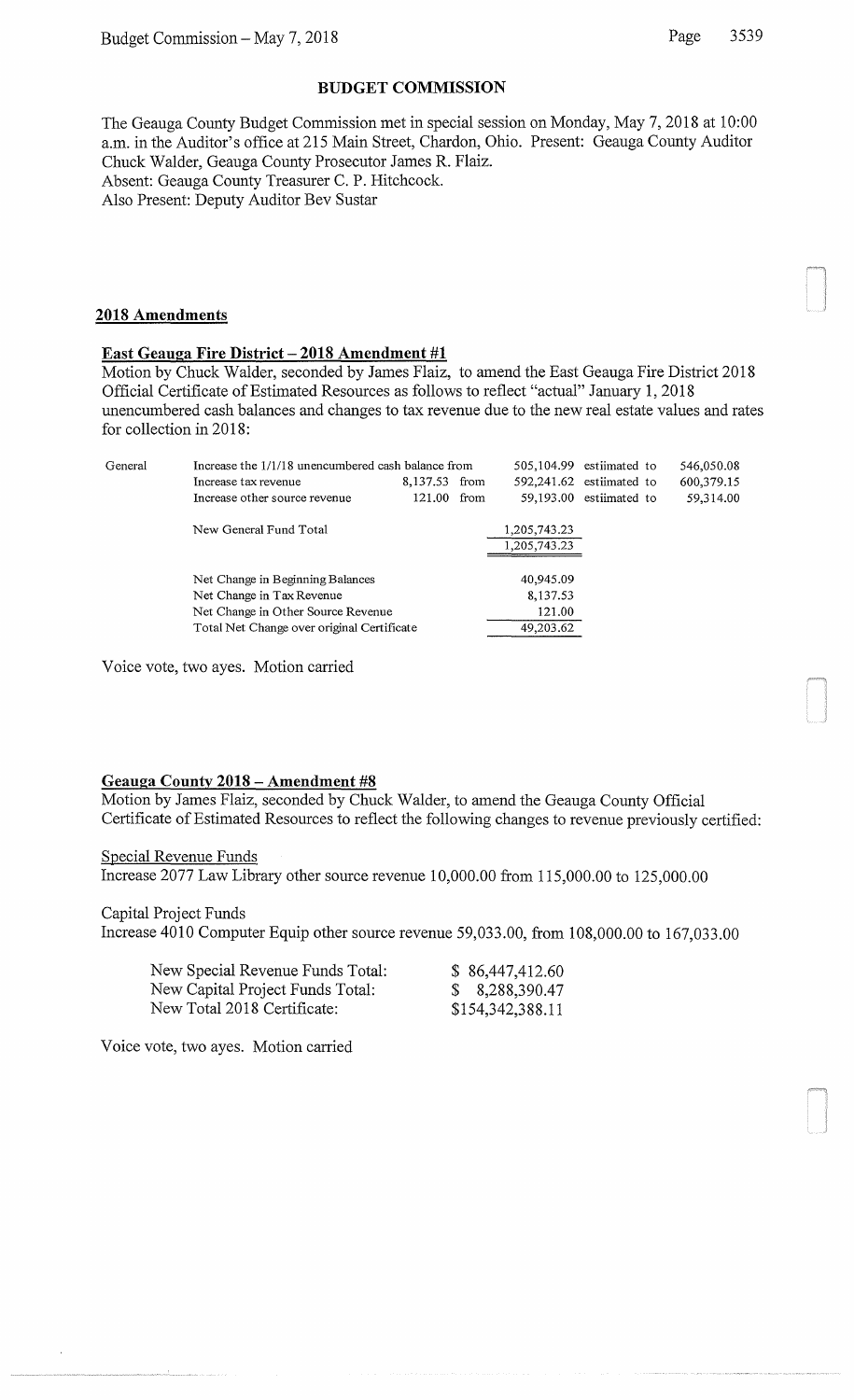# **Munson Township 2018 - Amendment #3**

Motion by Chuck Walder, seconded by James Flaiz, to amend the Munson Township Official Certificate of Estimated Resources to reflect the following changes to revenue previously certified:

General Fund

Increase other source revenue 10,000.00 due to grant, from 174,988.00 to 184,988.00

| New General Fund Total:     | \$733,868.55   |
|-----------------------------|----------------|
| New Total 2018 Certificate: | \$3,740,748.19 |

Voice vote: two ayes. Motion carried.

### **Cardinal Local School District- 2017/2018 Amendment #4**

Motion by James Flaiz, seconded by Chuck Walder, to amend Cardinal L.S.D.'s Official Certificate of Estimated Resources to reflect the following changes to revenue previously certified:

### General Fund

Increase Tax Revenue 1,265,009, from 6,633,998.00 to 7,899,007.00 due to passage of new levy Decrease other source revenue 22,284.00, from 7,207,983.00 to 7,230,267.00

#### Special Revenue Funds

Decrease Public School Support other source revenue 7,447.00, from 19,770.00 to 12,323.00 Increase Local Grants other source revenue 250.00, from 2,890.00 to 3,140.00 Increase Student Activities other source revenue 24,333.00, from 97,585.00 to 121,918.00 Decrease Auxiliary Fund other source revenue 2.00, from 20,255.00 to 20,253.00 Increase Data Communications Fund other source revenue 400.00, from 5,000.00 to 5,400.00 Increase Idea Part Bother source revenue 2,836.00, from 267,017,087 to 269,853.87 Increase Drug Free Schools other source revenue 7,182.00, from 658,873.81 to 666,055.81 Decrease Title II other source revenue 145.00, from 12,661.00 to 12,516.00

#### Debt Service

Increase Bond Retirement Tax Revenue 28,445.00, from 608.607.00 to 637,052.00 Increase Library Bond Tax Revenue 8,841.00, from 199,230.00 to 208,071.00

#### Capital Project Funds

Increase Permanent Improvement Tax Revenue 10,033.00, from 272,918.00 to 282,951.00

Enterprise Funds

Increase Food Service other source revenue 83,385.00, from 433,375.00 to 516,760.00 Increase Uniform Supplies other source revenue 109.00, from 39,859.00 to 39,968.00

#### Fiduciary Funds

Increase Safety/Sectionals Fund other source revenue 1,396.00, from 25,969.00 to 27,365.00 Increase Activity Clubs other source revenue 9,799.00, from 44,241.00 to 54,040.00

| New General Fund:                |              | \$15,171,009.72 |
|----------------------------------|--------------|-----------------|
| New Special Revenue Funds Total: |              | \$1,235,874.69  |
| New Debt Service Funds Total:    | S.           | 2,086,602.07    |
| New Capital Project Funds Total: | S.           | 323, 219.37     |
| New Enterprise Funds Total:      | <sup>S</sup> | 577,643.25      |
| New Fiduciary Funds Total:       | S.           | 122,831.60      |
| New Total 2017/2018 Certificate: |              | \$19,517,180.70 |

Voice vote: two ayes. Motion carried.